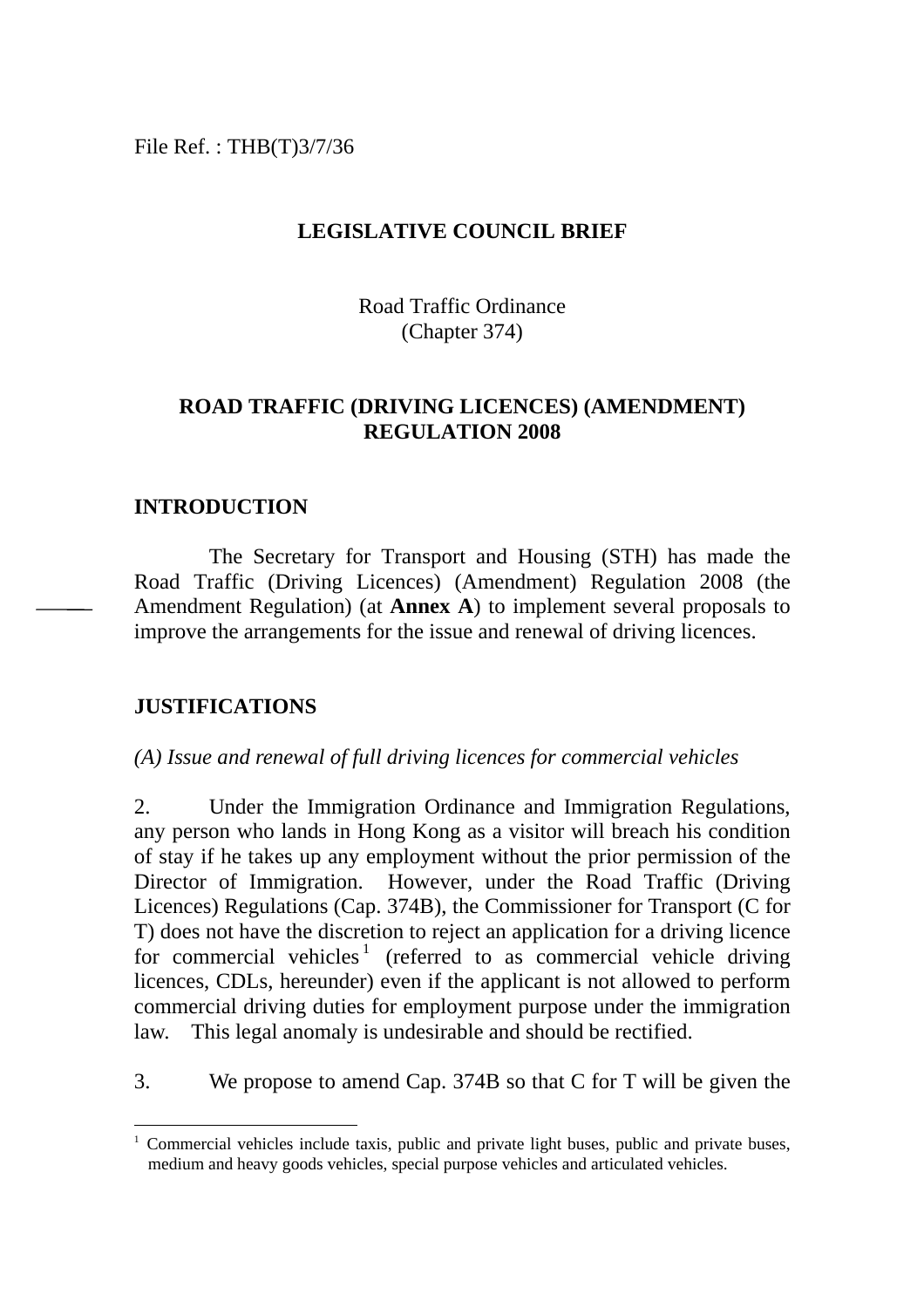discretion to issue or renew CDLs only to those who are eligible to perform commercial driving duties for employment purpose in Hong Kong,  $\frac{1}{2}$  $\frac{1}{2}$  $\frac{1}{2}$  including Hong Kong Permanent Identity Card holders<sup>2</sup> and holders of non-Permanent Identity Cards who are not subject to a condition of stay other than a limit of stay. C for T will also take into account the applicants' eligibility to perform commercial driving duties for employment purpose in Hong Kong when issuing driving licences under the direct endorsement arrangement<sup>[3](#page-1-1)</sup>.

## *(B) Renewal of full driving licences*

4. Under the current arrangement, for authentication of his identity, a driving licence holder will need to include a copy of his identity document (ID) in submitting his application by post or make use of an e-certificate for on-line renewal of his driving licence.

5. To simplify the procedure for renewal of full driving licences and to promote postal and electronic applications, the Transport Department (TD) will in future send to each holder of a full driving licence a renewal application form before the expiry of the driving licence to remind him of the need for renewal. Each renewal application form will contain a unique personal identification number, which is linked to the number of the licence holder's ID recorded in TD's computer system. In submitting his renewal application by post, the licence holder will only need to fill in his ID number, while in the case of Internet application, he will need to provide his ID number and the personal identification number for authentication. The applicant will no longer need to provide a copy of his ID (for postal applications) or use e-certificate (for online applications).

*(C) Direct issue of full driving licences to holders of Icelandic driving licences* 

6. Under Cap. 374B, C for T may issue Hong Kong driving licences to holders of driving licences issued by countries/places listed in the Fourth Schedule to Cap. 374B without requiring them to pass Hong Kong driving

<span id="page-1-0"></span> $\overline{a}$ 2 All Hong Kong Permanent Identity Card holders are not subject to any condition of stay.

<span id="page-1-1"></span>Under the direct endorsement arrangement, public/private light bus driving licences are directly granted to public/private bus driving licence holders without requiring them to sit for another driving test. This is because driving licence holders of a larger passenger-carrying vehicle are recognised by C for T to have the competence to drive a similar vehicle of smaller carrying capacity.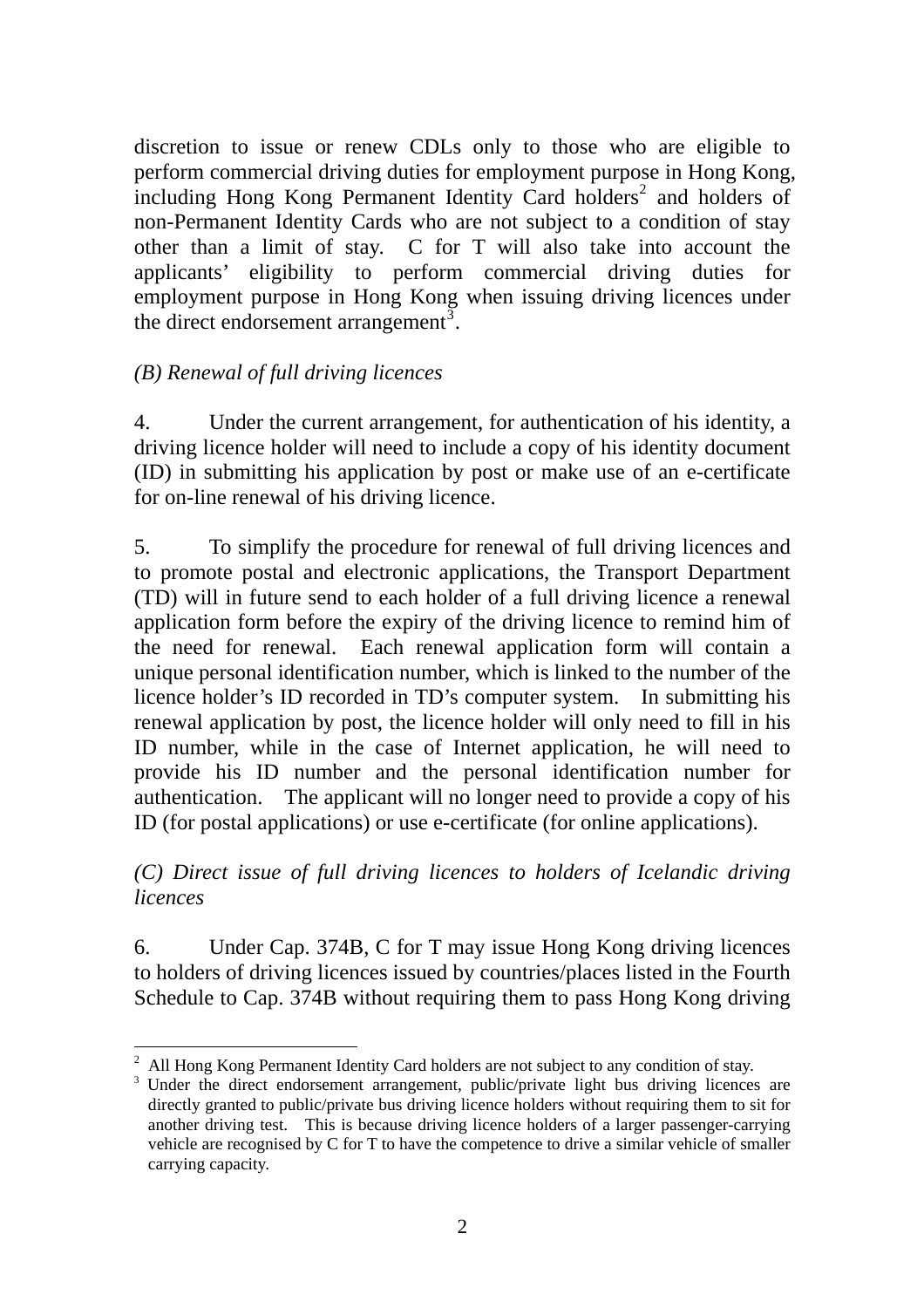tests. This direct issue arrangement applies only to driving licences for private cars, light goods vehicles, motorcycles and motor tricycles. The Schedule was first drawn up in the 1970s to include countries where driving tests were known to be of a standard comparable with that in Hong Kong. Since then, requests for inclusion in the list made by other countries/places have been considered on a case-by-case basis by TD having regard to the standard of driving test in the country/place concerned.

7. The Iceland authority, which has been recognising driving licences issued by Hong Kong, has asked that the above direct issue arrangement be extended to Icelandic driving licence holders. Having examined the driving test standard in Iceland, C for T is satisfied that it is comparable with that in Hong Kong. We therefore propose to include Iceland in the Fourth Schedule to Cap. 374B as one of the countries eligible for direct issue of Hong Kong driving licences.

# *(D) Empowering C for T to designate countries/places eligible for direct issue*

8. The Road Traffic Ordinance (Cap. 374) provides that STH may make regulations to allow C for T to amend by order in the Gazette the list of countries/places eligible for the direct issue arrangement. However, this regulation has not yet been made under Cap. 374B and only STH has the power to amend the list at present.

9. Considering that C for T is the competent authority in deciding on the eligibility for direct issue arrangement, which carries no policy implications, we propose to take the opportunity to amend Cap. 374B such that C for T may amend the list of countries/places eligible for direct issue arrangement by order in the Gazette in future.

## **THE AMENDMENT REGULATION**

10. The main provisions of the Amendment Regulation are as follows –

> (a) **clause 2** adds two new definitions of "identity card" and "permanent identity card" in the interpretation section;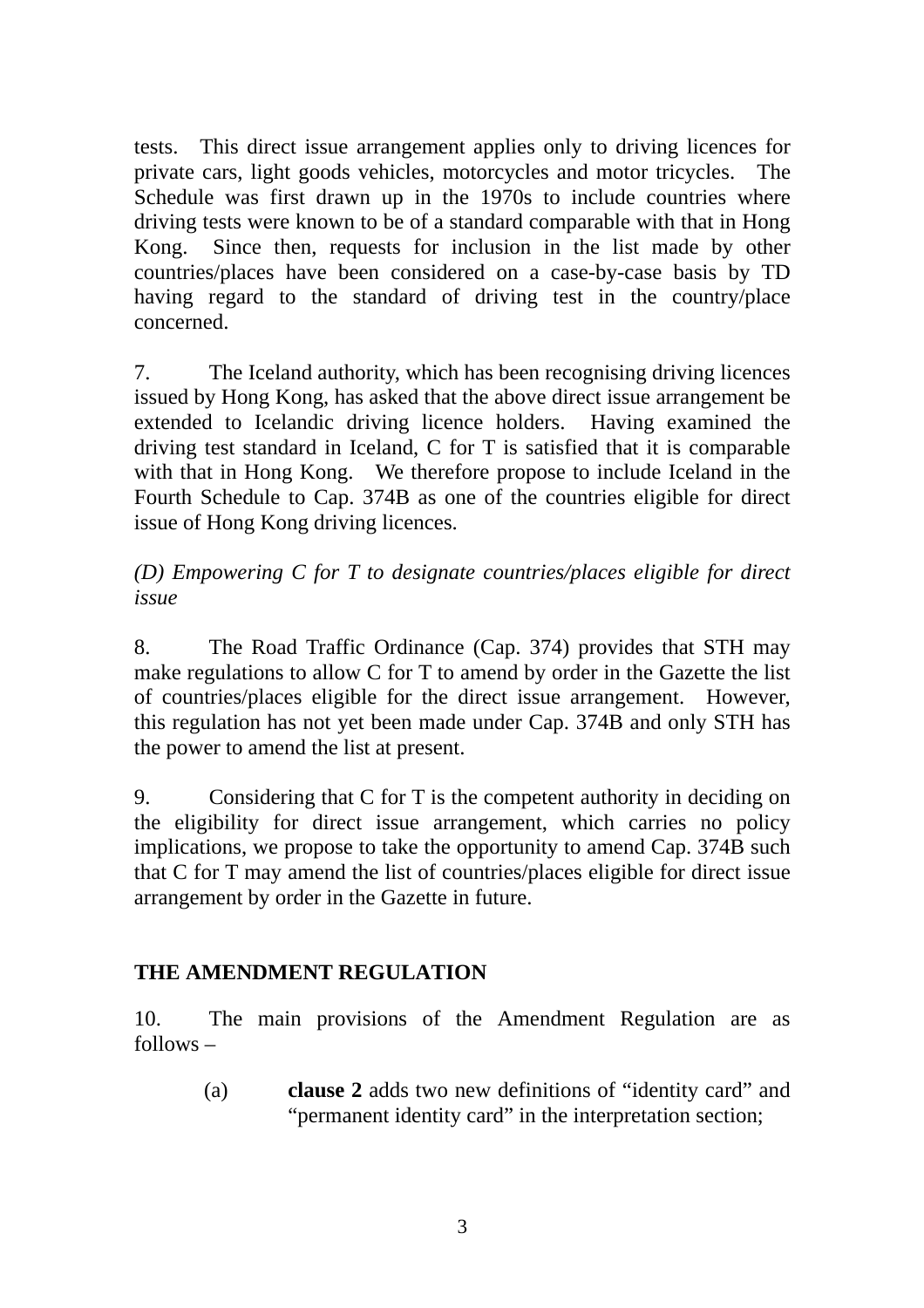- (b) **clause 3** amends the manner of making a declaration of physical fitness by an applicant for a driving licence in that the requirement to sign the declaration is dispensed with in order to facilitate online application;
- (c) **clause 4** specifies the type of document of identity required of an applicant in an application for a full driving licence;
- (d) **clauses 5 and 6** differentiate the various types of vehicle for the purpose of issuing or renewing full driving licences, and set out the requirement that an applicant for a full driving licence to drive a taxi, public light bus, private light bus, public bus, private bus, medium goods vehicle, heavy goods vehicle, special purpose vehicle or articulated vehicle in Hong Kong must be a holder of an identity card not subject to any condition of stay other than a limit of stay;
- (e) **clause 5** empowers the C for T to amend, by order published in the Gazette, the Fourth Schedule, in which countries or places are specified as countries or places the holders of whose driving certificates or licences are exempt from the requirement to take a driving test in Hong Kong;
- (f) **clause 6** provides for the requirement an applicant has to meet in applying for renewal of his full driving licence by making use of a unique password assigned to him by TD;
- (g) **clause 7** includes the Republic of Iceland in the Fourth Schedule to permit the direct issue of Hong Kong full driving licence to holders of driving licences issued in the Republic of Iceland.
- 11. The existing provisions being amended are at **Annex B**.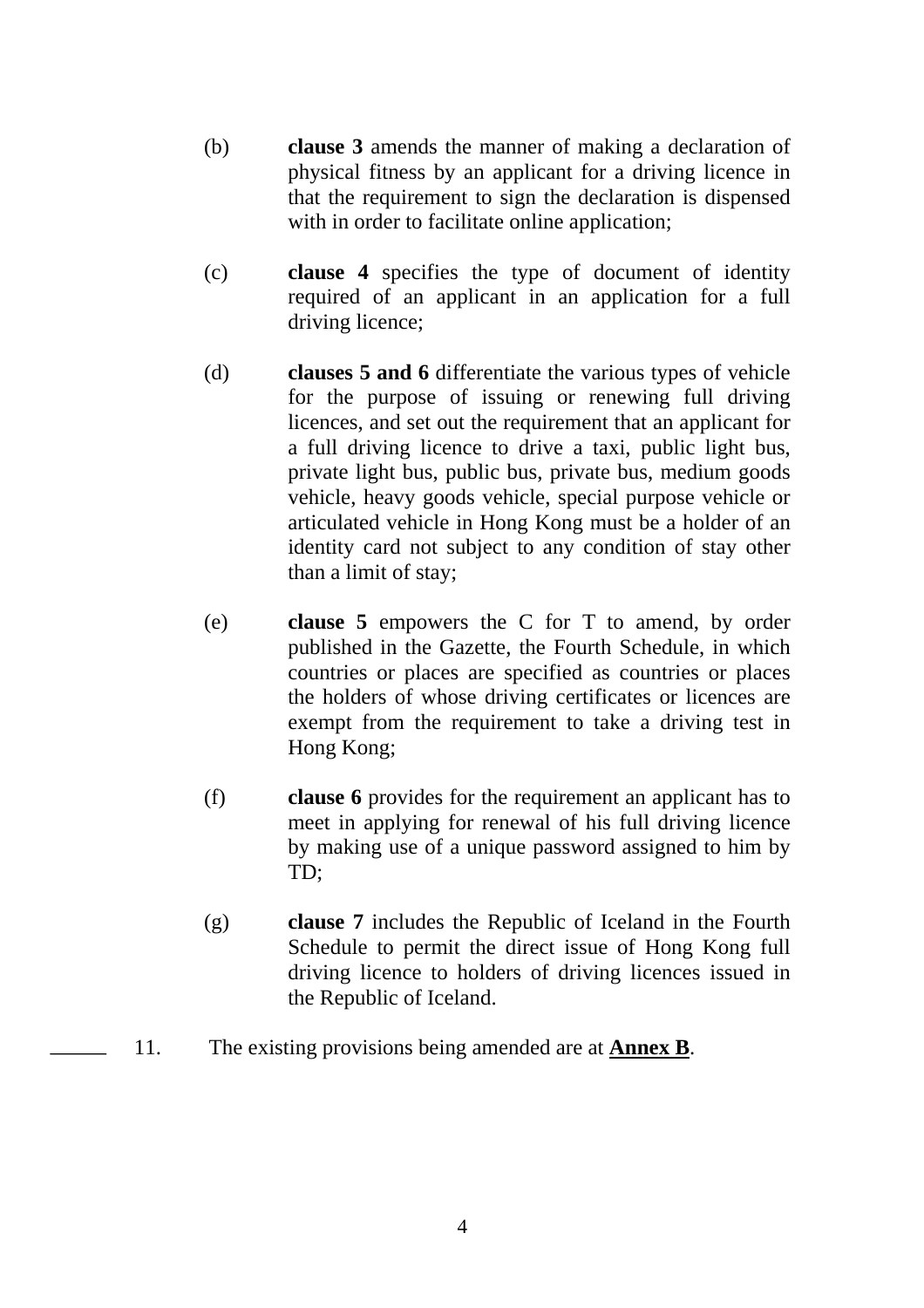## **LEGISLATIVE TIMETABLE**

12. The legislative timetable is as follows -

| Publication in the Gazette         | 11 January 2008 |
|------------------------------------|-----------------|
| Tabling at the Legislative Council | 16 January 2008 |

The negative vetting period will expire on 5 March 2008. The Amendment Regulation will come into effect on 10 March 2008.

## **IMPLICATIONS OF THE PROPOSALS**

13. The proposals are in conformity with the Basic Law, including provisions concerning human rights. They do not affect the existing binding effect of Cap. 374B. The proposals have no civil service, productivity, environmental or sustainability implications. The proposal of streamlining the procedures for full driving licence renewal will enhance efficiency and thereby will indirectly benefit the economy.

14. In connection with the proposal to empower C for T to refuse issuing CDLs to applicants not eligible to perform commercial driving duties in Hong Kong, a one-off capital cost of \$3.89 million has been earmarked for the enhancement of the existing computer system for driving licensing arrangements in TD. The financial implications of the other proposals are minimal.

## **PUBLIC CONSULTATION**

15. An information paper on the legislative amendments was issued to the Legislative Council Panel on Transport on 18 December 2007. Members have no objection to the proposals.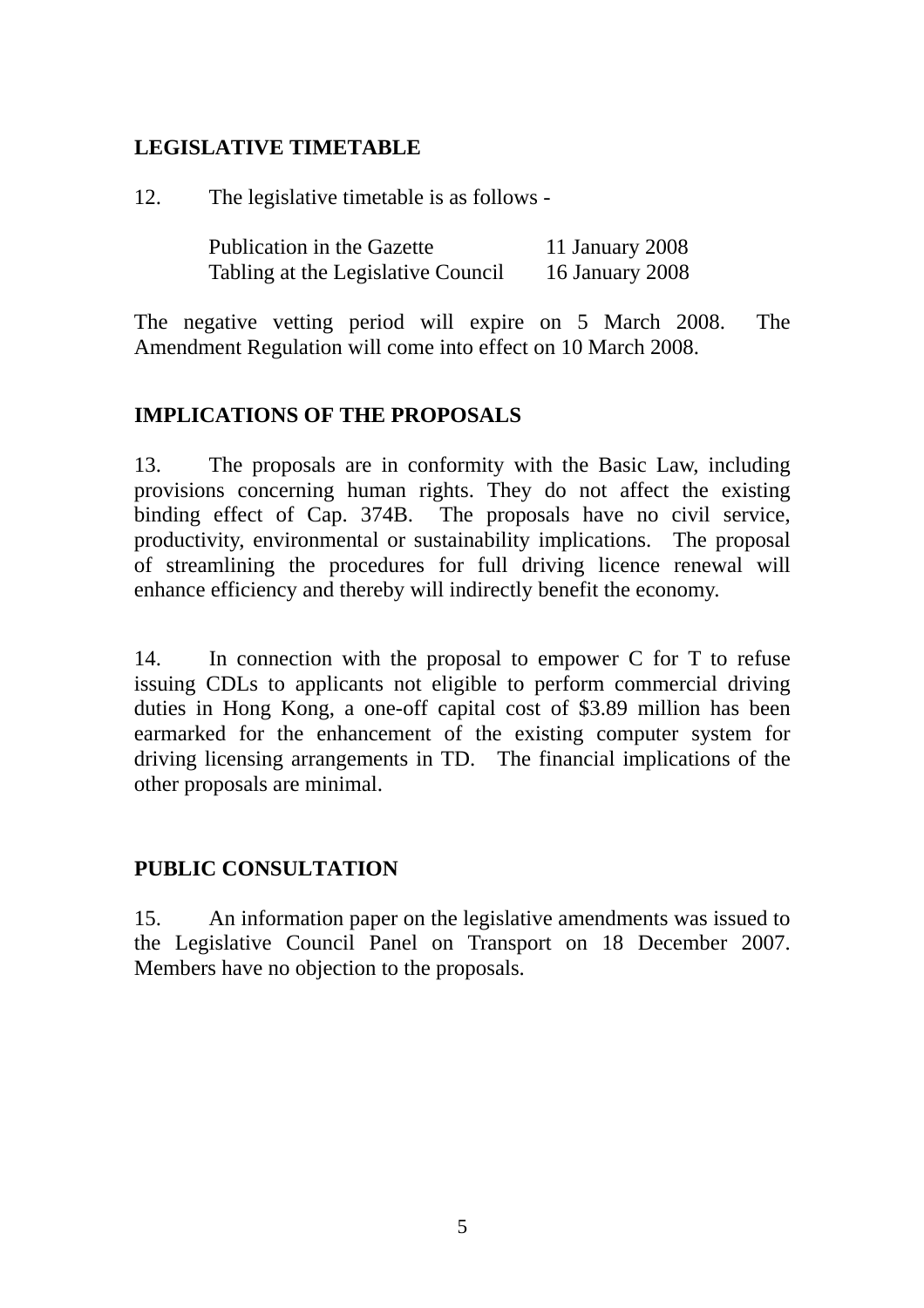## **PUBLICITY**

16. A press release will be issued and a spokesman will be available to answer media enquiries. Promotional leaflets of TD will also be distributed to inform the applicants of the arrangements.

## **ENQUIRIES**

17. Please direct all enquiries to Mr Donald Ng, Principal Assistant Secretary for Transport and Housing (Transport), at 2189 2186.

**Transport and Housing Bureau January 2008**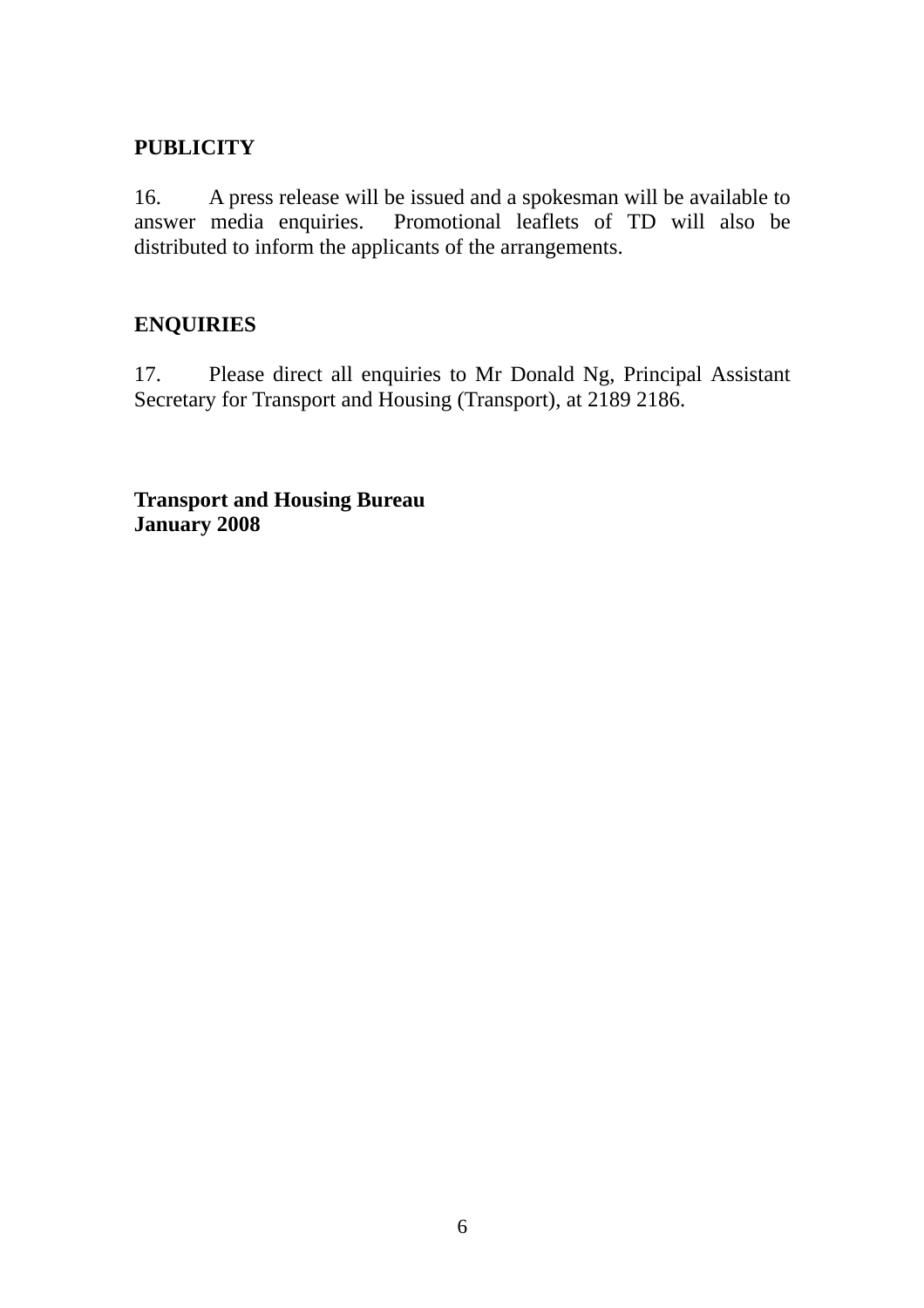#### **Annex A**

## **ROAD TRAFFIC (DRIVING LICENCES) (AMENDMENT) REGULATION 2008**

(Made by the Secretary for Transport and Housing under section 8(1) of the Road Traffic Ordinance (Cap. 374))

#### **1. Commencement**

This Regulation shall come into operation on 10 March 2008.

#### **2. Interpretation**

Regulation 2 of the Road Traffic (Driving Licences) Regulations (Cap. 374 sub. leg. B) is amended by adding  $-$ 

""identity card" (身分證) has the meaning assigned to it by section 1A of the Registration of Persons Ordinance (Cap. 177);

"permanent identity card" (永久性居民身分證) has the meaning assigned to it by section 1A of the Registration of Persons Ordinance (Cap.  $177$ ;".

#### **3. Physical fitness**

(1) Regulation 9(1) is amended by repealing "the application form" and substituting "such form and in such manner as is specified by the Commissioner".

(2) Regulation 9(2) is amended by repealing "in the application form" and substituting "required by paragraph (1)".

#### **4. Applications for full driving licences**

(1) Regulation 10(1) is amended by repealing "identity document" and substituting "document of identity".

(2) Regulation 10 is amended by adding –

"(4) In this regulation, "document of identity" (證明身分的文件), in relation to an applicant, means –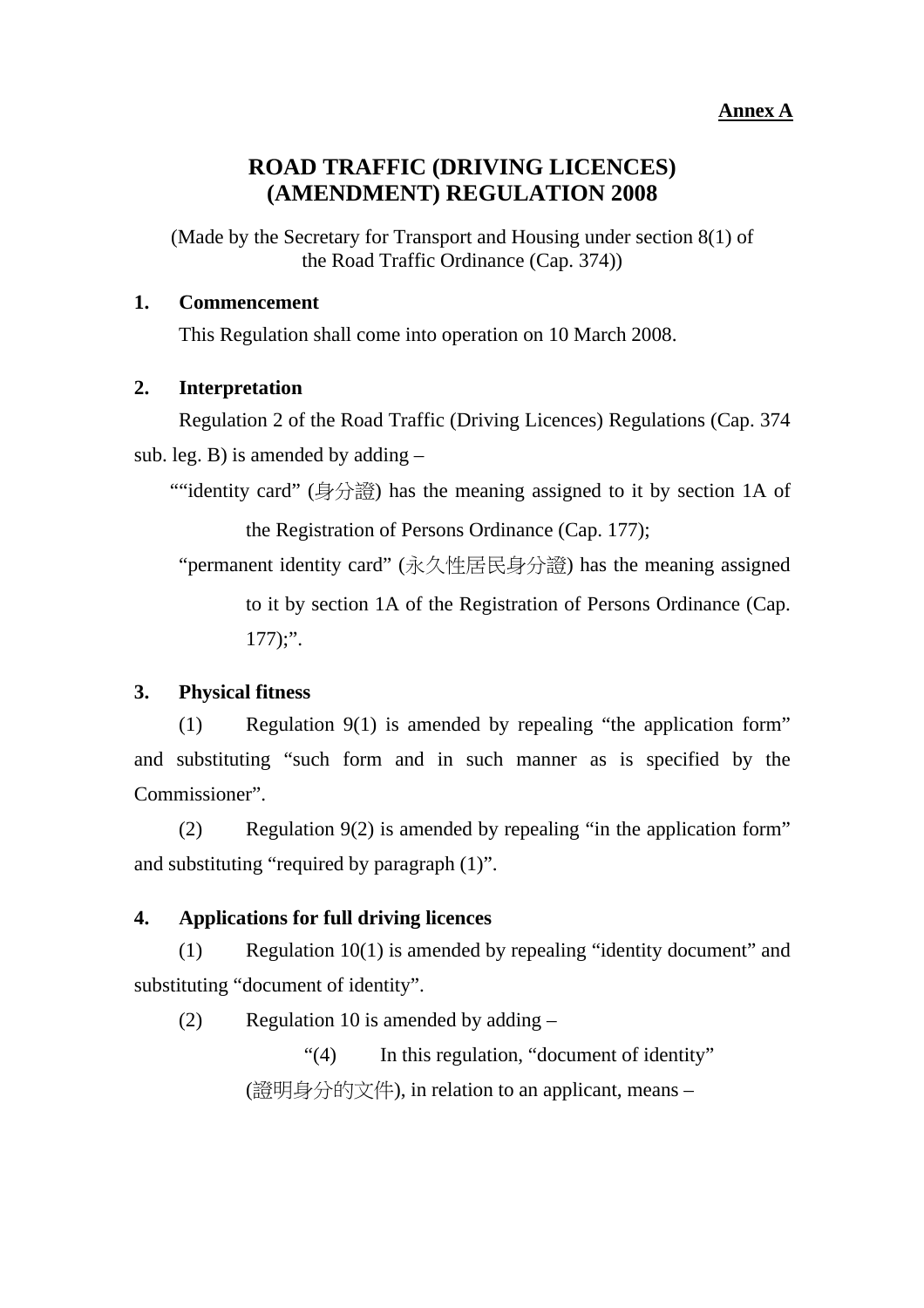- (*a*) where the applicant holds a permanent identity card, his permanent identity card;
- (*b*) where the applicant does not hold a permanent identity card –
	- (i) his identity card (other than a permanent identity card), if he has one; and
	- (ii) his valid travel document as defined in section 2(1) of the Immigration Ordinance (Cap.  $115$ ).".

#### **5. Issue of full driving licences**

(1) Regulation 11(1) is repealed and the following substituted  $-$ 

"(1) Subject to regulations 6, 7, 8 and 9, the Commissioner shall issue a full driving licence (other than a full driving licence to drive a motor cycle, motor tricycle, taxi, public light bus, private light bus, public bus, private bus, medium goods vehicle, heavy goods vehicle, special purpose vehicle or articulated vehicle) to an applicant for such a licence if he has passed, within 3 years prior to the date of his application, a driving test in respect of the class of motor vehicle to which his application relates.".

(2) Regulation 11 is amended by adding –

"(1B) Subject to regulations 6, 7, 8 and 9, the Commissioner shall issue a full driving licence to drive a taxi, public light bus, private light bus, public bus, private bus, medium goods vehicle, heavy goods vehicle, special purpose vehicle or articulated vehicle to an applicant for such a licence if –

 $(a)$  the applicant –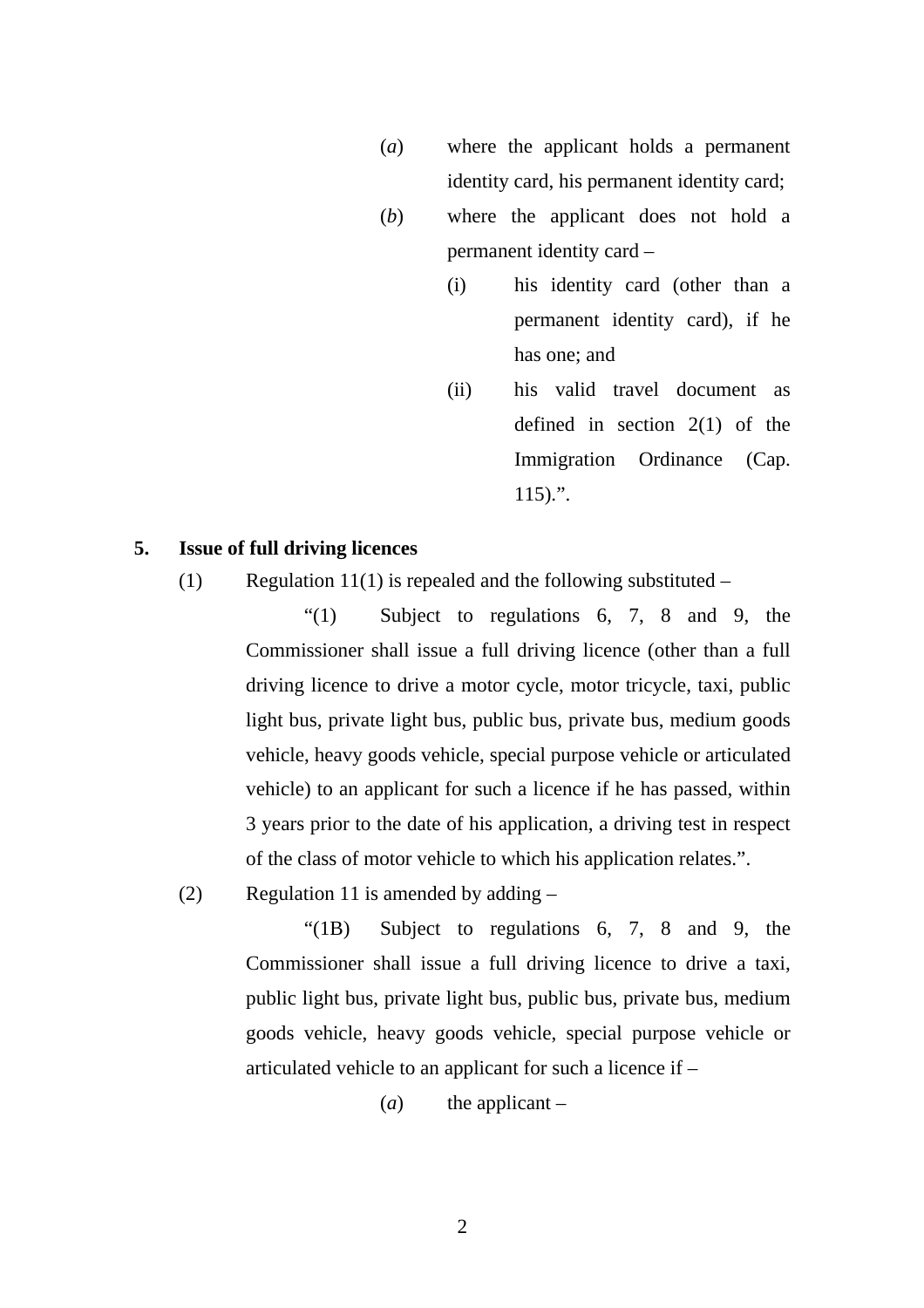- (i) is the holder of a permanent identity card; or
- (ii) is the holder of an identity card (other than a permanent identity card) and is not subject to any condition of stay other than a limit of stay as defined in section 2(1) of the Immigration Ordinance (Cap. 115); and
- (*b*) the applicant has passed, within 3 years prior to the date of his application, a driving test in respect of the class of motor vehicle to which his application relates.

(1C) The Commissioner may waive the requirement of paragraph  $(1B)(a)$  if he considers it appropriate to do so.".

- (3) Regulation 11(2) is amended  $-$ 
	- (*a*) by repealing "shall issue" and substituting "may issue";
	- (*b*) by repealing "if the" and substituting "if the Commissioner is satisfied that the".
- (4) Regulation 11(4) is amended by adding "or (3A)" after "(3)".
- (5) Regulation 11 is amended by adding –

"(5A) The Commissioner may by order published in the Gazette amend the Fourth Schedule.".

#### **6. Regulation substituted**

Regulation 15 is repealed and the following substituted –

#### "**15. Renewal of full driving licence**

(1) Subject to paragraphs (2), (6), (7) and (9) and regulations 6 and 9, the Commissioner shall renew a full driving licence on receipt of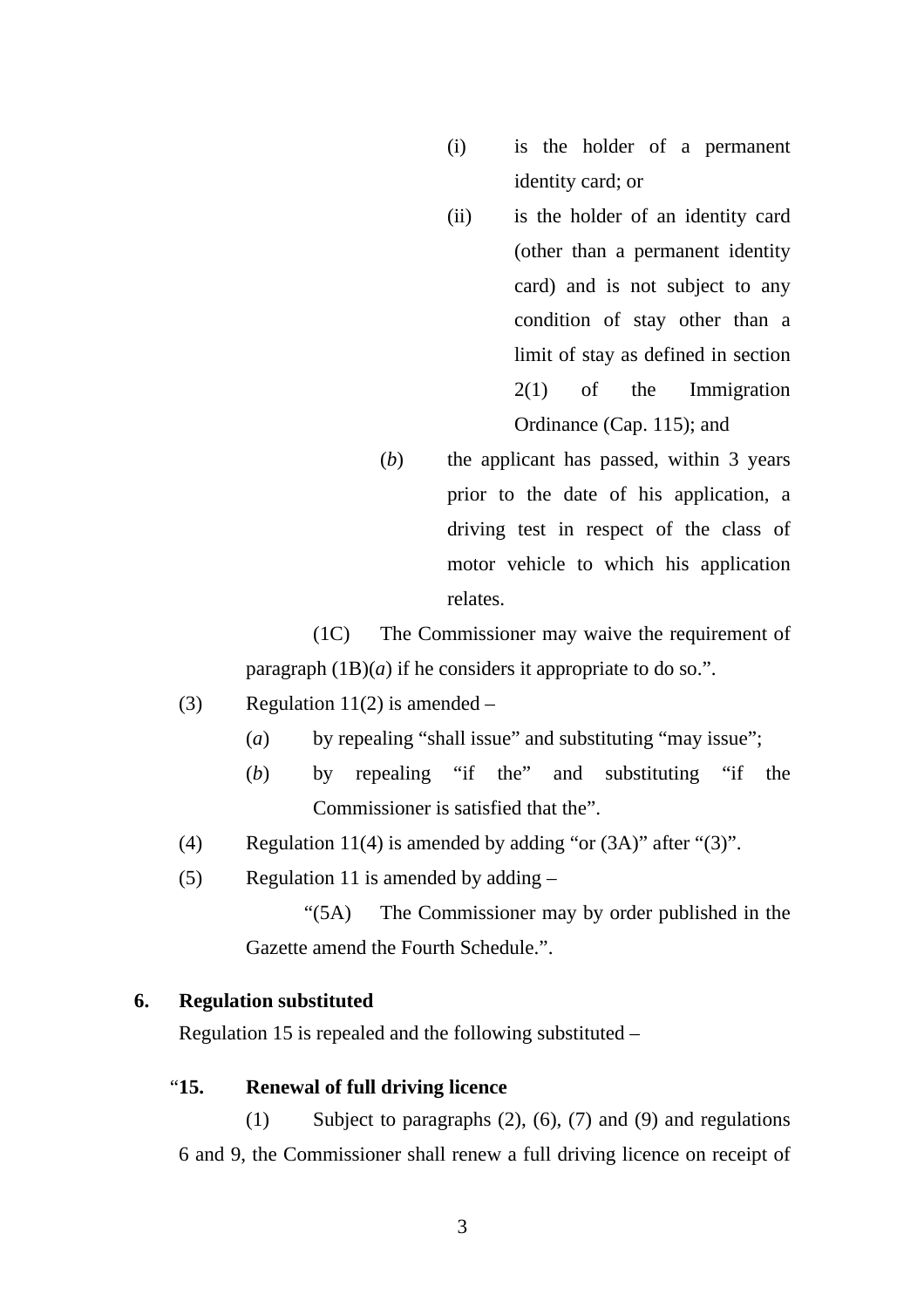an application made in such form and in such manner as is specified by the Commissioner, together with –

- (*a*) the applicant's document of identity as defined in regulation 10(4); and
- (*b*) the fee prescribed in the Second Schedule.

(2) No driving licence authorizing a person to drive a taxi, public light bus, private light bus, public bus, private bus, medium goods vehicle, heavy goods vehicle, special purpose vehicle or articulated vehicle shall be renewed under paragraph (1) unless the applicant –

- (*a*) is the holder of a permanent identity card; or
- (*b*) is the holder of an identity card (other than a permanent identity card) and is not subject to any condition of stay other than a limit of stay as defined in section 2(1) of the Immigration Ordinance (Cap. 115).

(3) Where the application is for the renewal of a full driving licence (other than a full driving licence to drive a taxi, public light bus, private light bus, public bus, private bus, medium goods vehicle, heavy goods vehicle, special purpose vehicle or articulated vehicle), the Commissioner may waive the requirement of paragraph  $(1)(a)$  if –

- (*a*) the application is made in a form specified by the Commissioner that contains a unique password assigned to the applicant by the Commissioner; or
- (*b*) the application is made electronically by means of an online communication system using a template specified by the Commissioner and –
	- (i) the applicant identifies himself by the unique password assigned to him by the Commissioner; and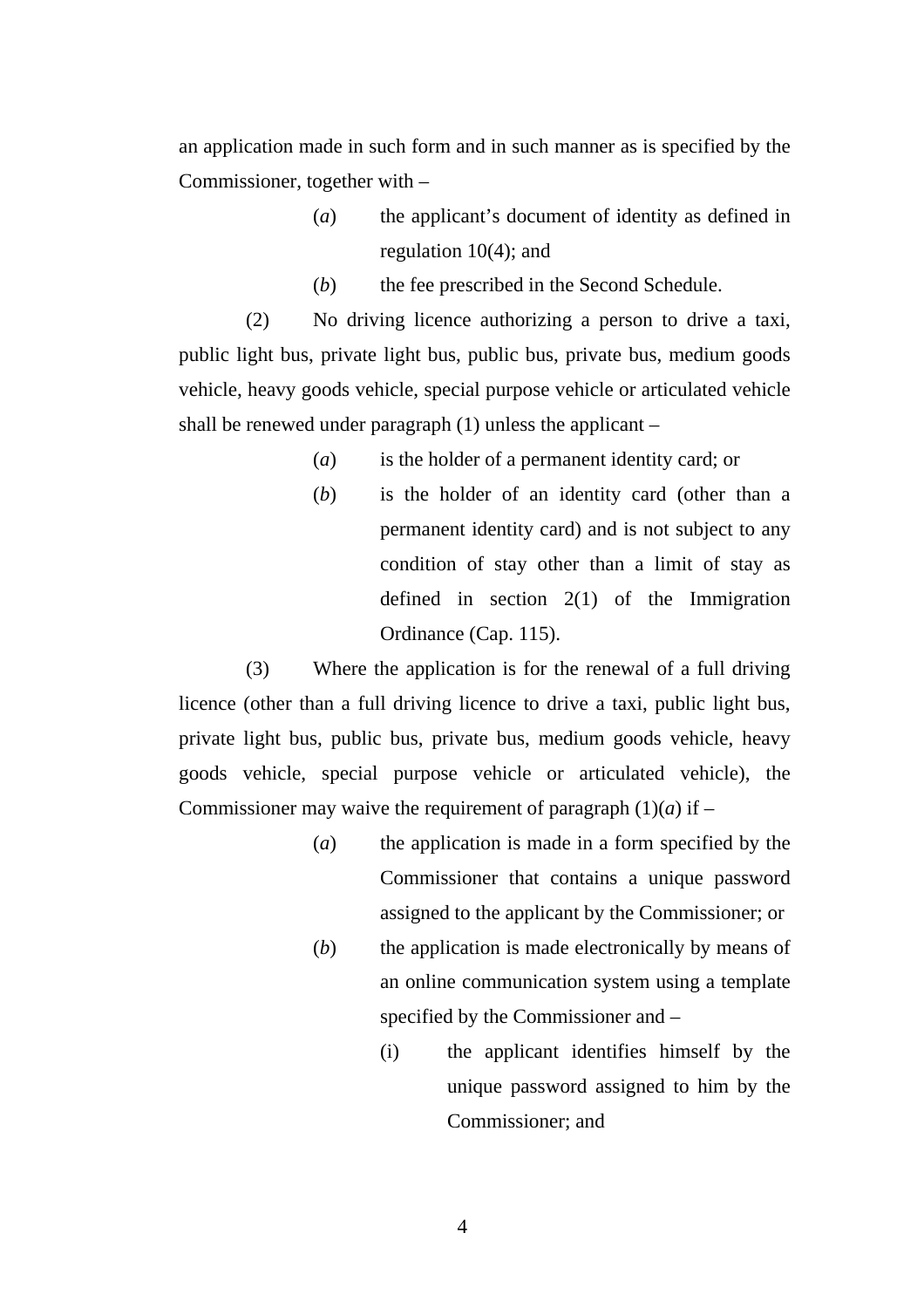(ii) the applicant provides the information required by the Commissioner as set out in the template.

(4) Where the application is for the renewal of a full driving licence to drive a taxi, public light bus, private light bus, public bus, private bus, medium goods vehicle, heavy goods vehicle, special purpose vehicle or articulated vehicle, the Commissioner may waive the requirement of paragraph  $(1)(a)$  if –

- (*a*) the application is made in the manner referred to in either paragraph  $(3)(a)$  or  $(b)$ ; and
- (*b*) the applicant makes a declaration in a manner specified in the form or template (as the case may be) that  $-$ 
	- (i) he is the holder of a permanent identity card; or
	- (ii) he is the holder of an identity card (other than a permanent identity card) and is not subject to any condition of stay other than a limit of stay as defined in section 2(1) of the Immigration Ordinance (Cap. 115).

(5) The Commissioner may waive the requirement of paragraph (2) if he considers it appropriate to do so.

- (6) A full driving licence may be renewed at any time
	- (*a*) during the period of 4 months before the date of its expiry, such renewal to be effective from the date of expiry;
	- (*b*) within 15 days after the date of its expiry, such renewal to be effective from the date of expiry;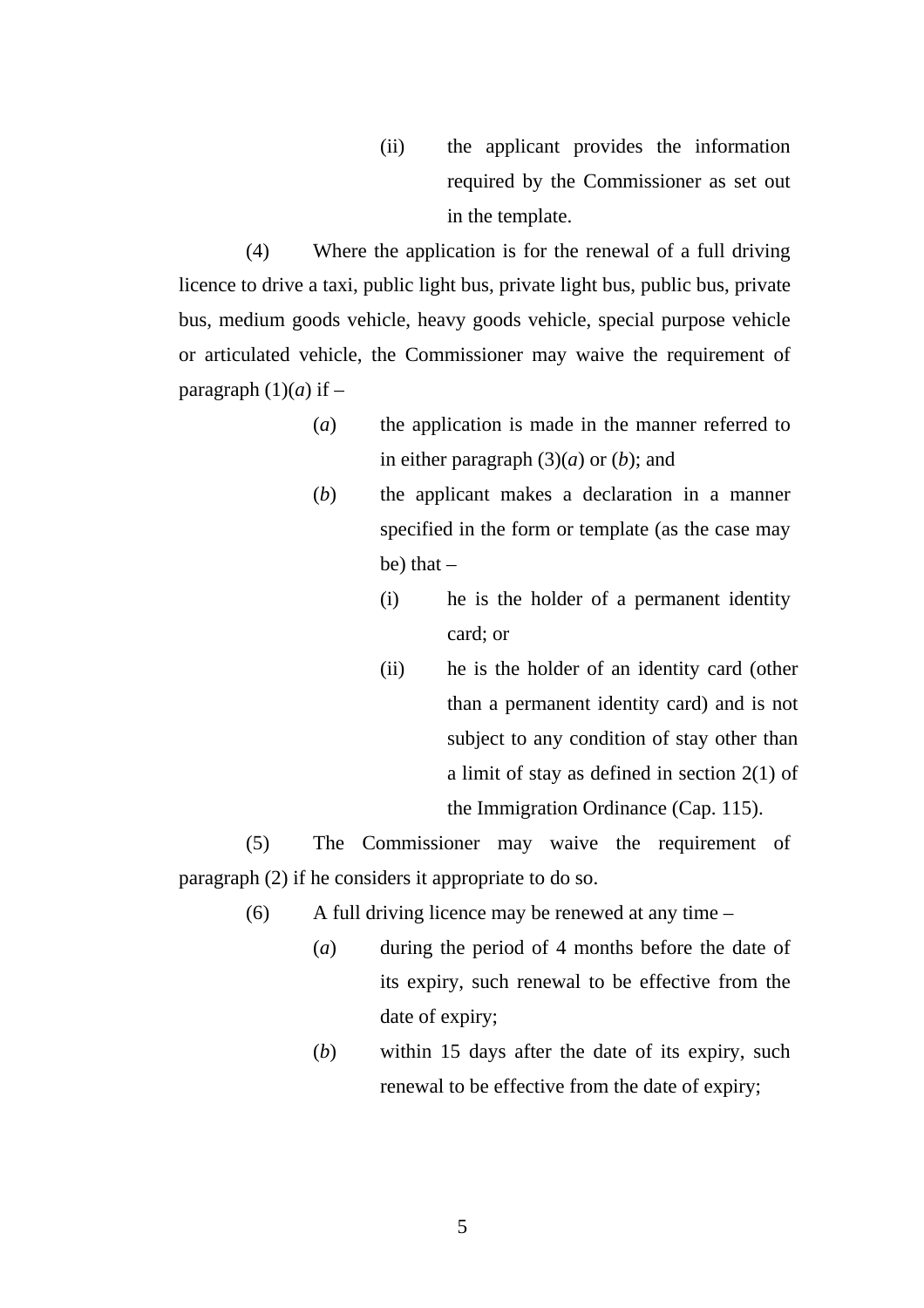(*c*) during the period exceeding 15 days but not exceeding 3 years after the date of its expiry, such renewal to be effective from the date of renewal.

(7) Before a full driving licence is renewed, where the applicant is 70 years of age or more, he shall produce to the Commissioner a certificate referred to in regulation 10(3) and the Commissioner shall satisfy himself that the applicant is able to read a registration mark at a distance of 23 metres in good daylight (with the aid of spectacles or other corrective lenses, if worn).

(8) Where due to circumstances beyond his control the Commissioner is unable for the time being to renew a driving licence, the receipt issued by him for the payment of the renewal fee shall be deemed for the purposes of these regulations to be a valid driving licence in place of the driving licence to be renewed, until the driving licence is renewed or the expiry of a period of 30 days after the issue of the receipt, whichever is the earlier.

(9) No fee shall be payable in respect of the renewal of a full driving licence held by a disabled person.".

### **7. List of countries or places for purposes of regulation 11(3)**

The Fourth Schedule is amended by adding –

"Iceland, Republic of".

Secretary for Transport and Housing

2008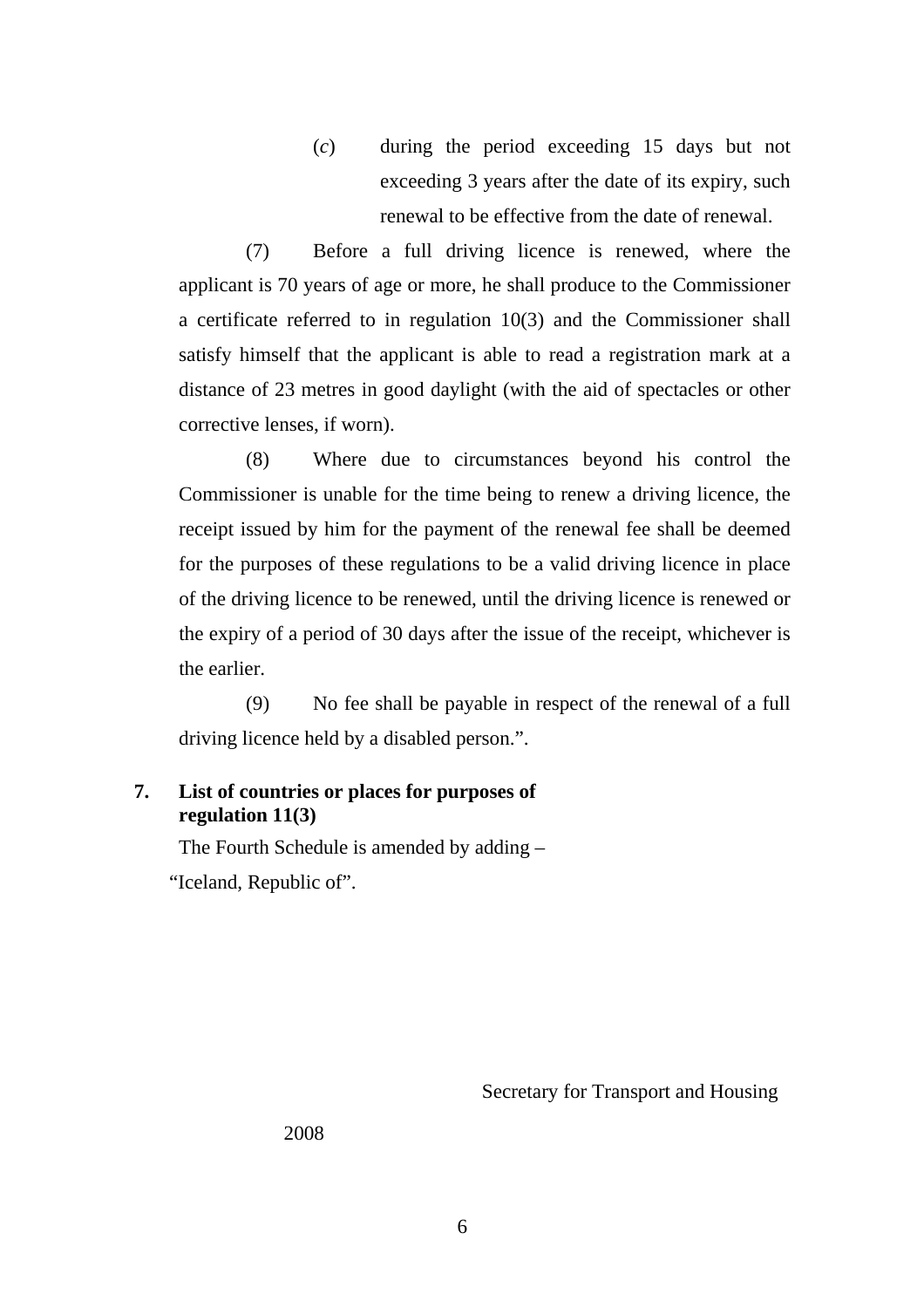#### **Explanatory Note**

This Regulation amends the Road Traffic (Driving Licences) Regulations (Cap. 374 sub. leg. B) ("principal regulation") to –

- (*a*) add two new definitions of "identity card" and "permanent identity card" in the interpretation section of the principal regulation (section 2);
- (*b*) amend the manner of making a declaration of physical fitness by an applicant for a driving licence in that the requirement to sign the declaration is dispensed with (section 3);
- (*c*) specify the type of document of identity required of an applicant in an application for a full driving licence (section 4);
- (*d*) differentiate the various types of vehicle for the purpose of issuing or renewing full driving licences, and set out the requirement that an applicant for a full driving licence to drive a taxi, public light bus, private light bus, public bus, private bus, medium goods vehicle, heavy goods vehicle, special purpose vehicle or articulated vehicle in Hong Kong must be a holder of an identity card not subject to any condition of stay other than a limit of stay (sections 5 and 6);
- (*e*) empower the Commissioner for Transport to amend, by order published in the Gazette, the Fourth Schedule to the principal regulation, in which countries or places are specified as countries or places the holders of whose driving certificates or licences are exempt from the requirement to take a driving test in Hong Kong (section 5);

7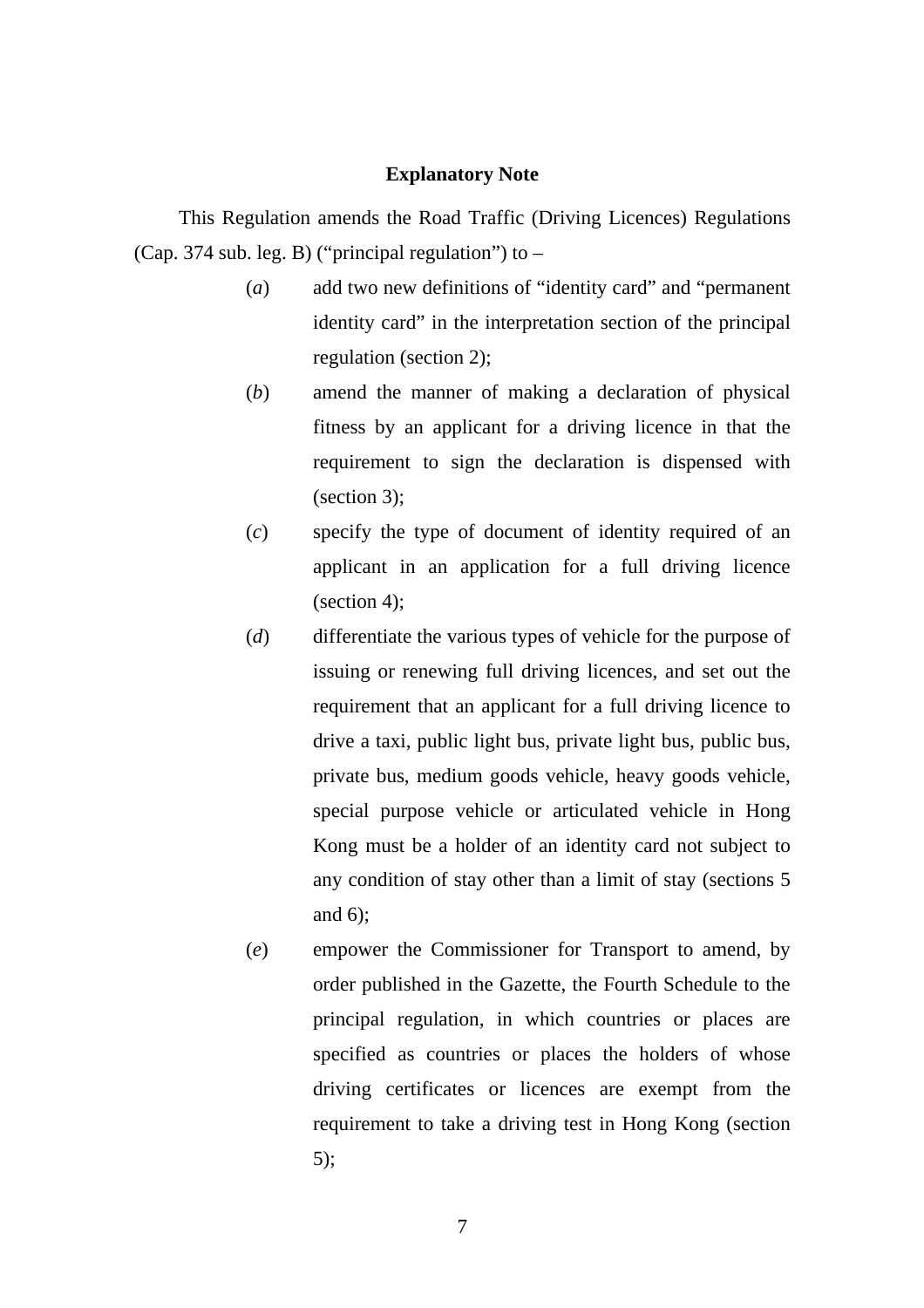- (*f*) provide for the requirement in respect of an application for renewal of a full driving licence through online communication system (section 6); and
- (*g*) include the Republic of Iceland in the Fourth Schedule to the principal regulation to permit the direct issue of Hong Kong full driving licence to holders of driving licences issued in the Republic of Iceland (section 7).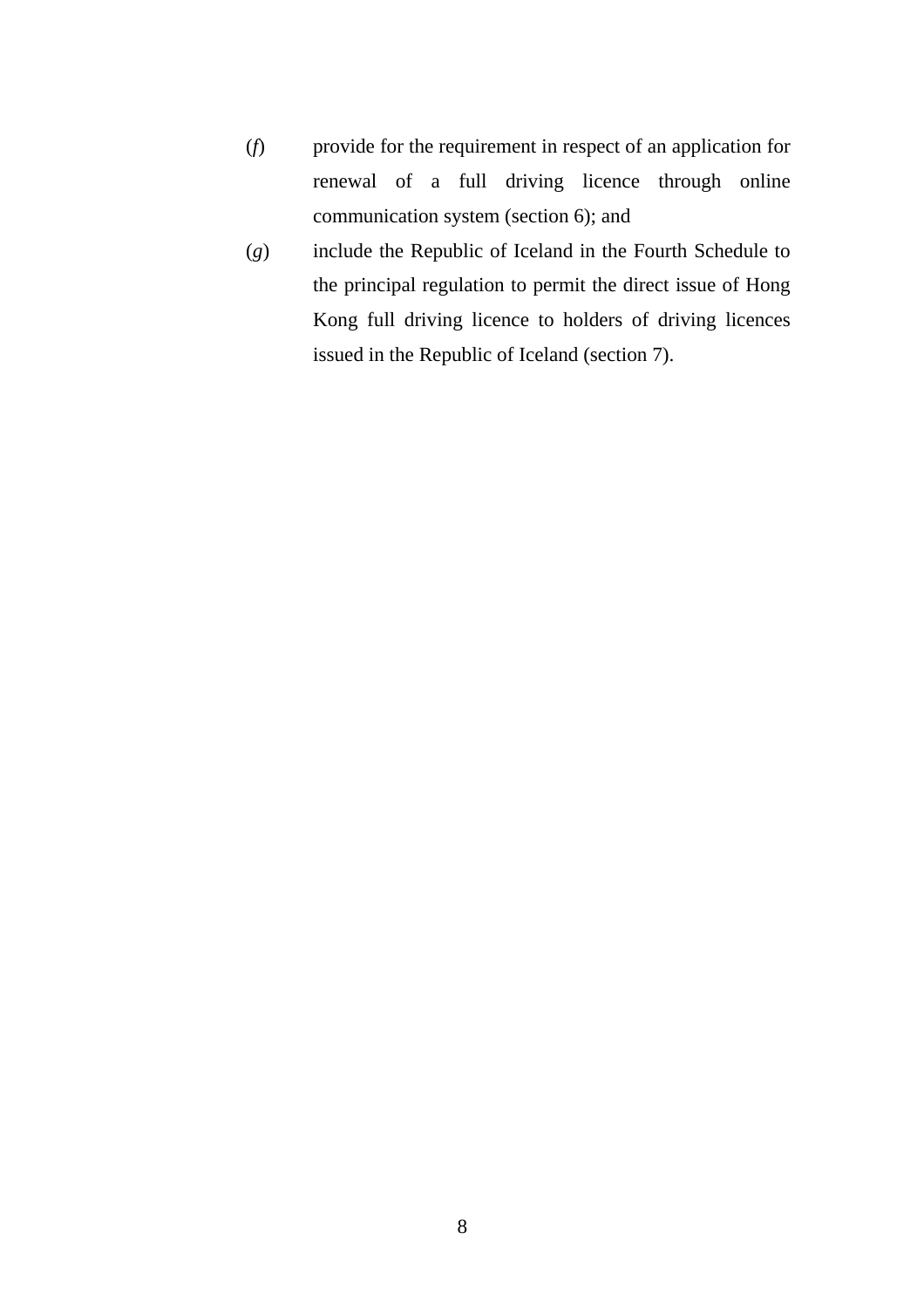#### **Annex B**

| Chapter: | 374B | <b>ROAD TRAFFIC (DRIVING</b> | Gazette | Version |
|----------|------|------------------------------|---------|---------|
|          |      | <b>LICENCES) REGULATIONS</b> | Number  | Date    |
|          |      |                              |         |         |

| Re<br>10222222 | - | .<br>танон | 2007<br>N<br>ΟĪ<br>. | <sup>3/05/2007</sup><br>19/05. |
|----------------|---|------------|----------------------|--------------------------------|
|                |   |            |                      |                                |

In these regulations, unless the context otherwise requires-

- "applicant" (申請人) means a person who has applied for a driving licence, driving test, motor cycle driving test, driving instructor's licence or permit under these regulations, as the case may be, or for renewal of a driving licence or driving instructor's licence; (L.N. 273 of 1989)
- "articulated vehicle" (掛接式車輛) has the meaning assigned to it by regulation 2 of the Road Traffic (Construction and Maintenance of Vehicles) Regulations (Cap 374 sub. leg. A);
- "authorized examiner" (經授權牌主任) means a person appointed under regulation 29(1) to be an authorized examiner for the purpose of conducting driving tests;
- "class" (種類), when used in relation to a motor vehicle in connection with any matter relating to a driving licence, driving test, driving instructor's licence or permit, means a class of motor vehicle specified in regulation 5;
- "1949 Convention" (1949年國際公約) means the International Convention relative to the international circulation of motor traffic concluded at Geneva on 19 September 1949; (L.N. 49 of 2007)
- "driving instructor" (駕駛教師) means a person who is the holder of a valid driving instructor's licence;
- "driving instructor's licence" (駕駛教師執照) means a driving instructor's licence issued under regulation 22;
- "driving instructor's test" (駕駛教師的測驗) means a test referred to in regulation 24;
- "driving test" (駕駛測驗) means a test of competence to drive a motor vehicle (other than a motor cycle and a motor tricycle) conducted in accordance with regulations 32 and 33; (L.N. 273 of 1989)
- "full driving licence" (正式駕駛執照) means a driving licence other than a learner's driving licence, temporary driving licence, probationary driving licence or a driving licence to drive Government vehicles; (49 of 2000 s. 3)
- "Government vehicle" (政府車輛) means a vehicle owned by the Government;
- "group" (組別), in relation to a driving instructor's licence, means a group of motor vehicles specified in regulation 20A; (L.N. 161 of 2000)
- "identity document" (身分證明文件) has the meaning assigned to it by regulation 2 of the Road Traffic (Registration and Licensing of Vehicles) Regulations (Cap 374 sub. leg. E);
- "international driving permit" (國際駕駛許可證) means-
	- (a) an international driving permit in Form 1 of the Ninth Schedule issued under the authority of a country or place which is a party to the 1949 Convention; or
	- (b) an international driving permit issued under regulation 36; (L.N. 49 of 2007)
- "learner driver" (學習駕駛人士) means a person who is the holder of a valid learner's driving licence;
- "learner's driving licence" (學習駕駛執照) means a learner's driving licence issued under regulation 12 or 12A; (L.N. 273 of 1989)
- "licence holder" (執照持有人) means a person to whom a driving licence or driving instructor's licence has been issued under these regulations so long as such licence remains in force;
- "motor cycle driving test" (電單車駕駛測驗) means a test of competence to drive a motor cycle or a motor tricycle conducted in accordance with regulation 12C; (L.N. 273 of 1989)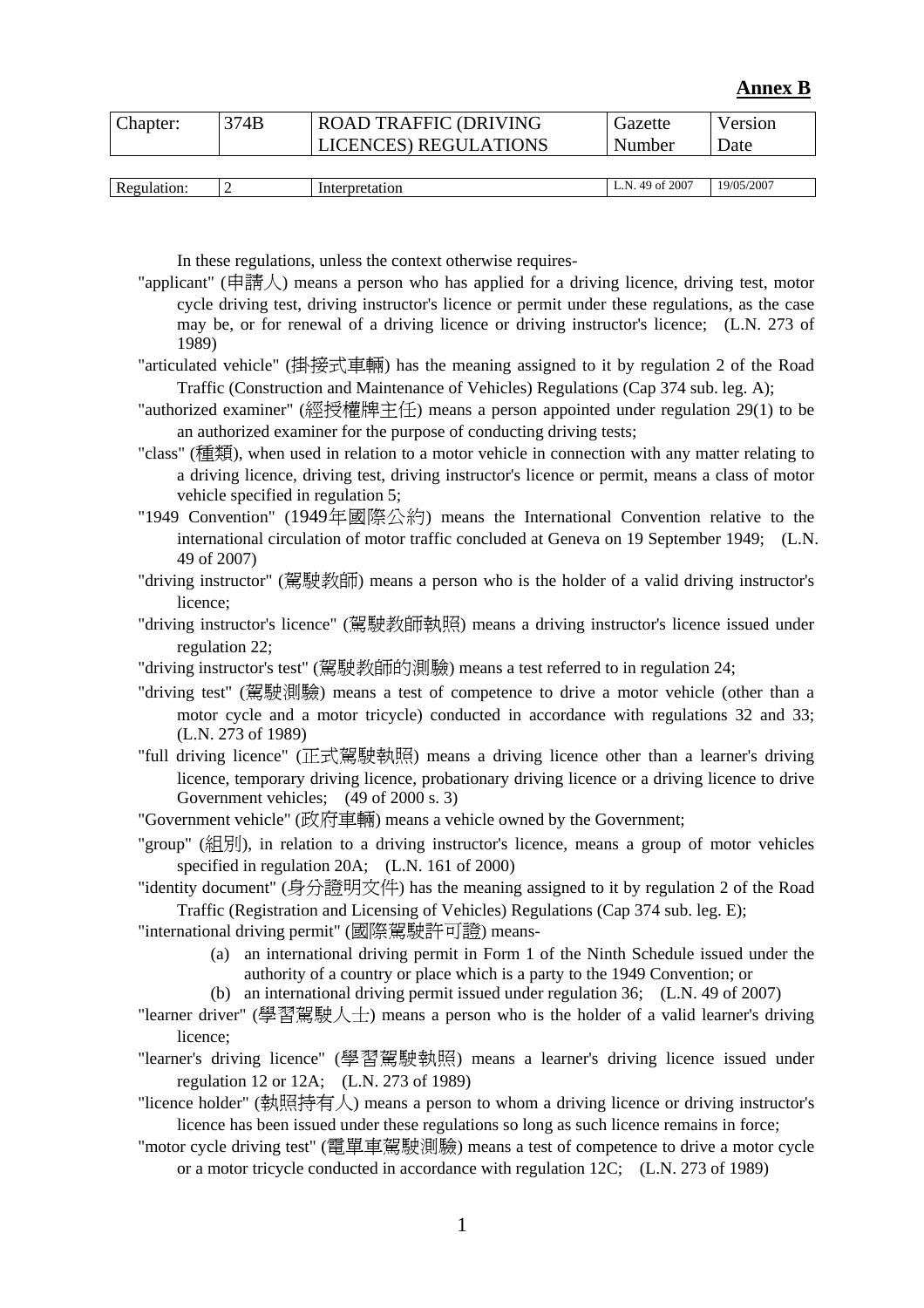"permit" (許可證) means an international driving permit;

"photograph" (照片) means a photograph in accordance with regulation 43(2);

- "private driving instructor" (私人駕駛教師) means a driving instructor whose driving instructor's licence is not subject to a condition imposed under regulation 22(1A); (L.N. 97 of 2001)
- "private driving instructor's licence" (私人駕駛教師執照) means the driving instructor's licence of a private driving instructor; (L.N. 97 of 2001)
- "probationary driving licence" (暫准駕駛執照) means a driving licence to drive a motor cycle or motor tricycle issued under regulation 12G; (49 of 2000 s. 3)
- "probationary driving period" (暫准駕駛期) means the probationary driving period provided for in regulation 12F;  $(49 \text{ of } 2000 \text{ s. } 3)$
- "restricted driving instructor" (受限制駕駛教師) means a driving instructor whose driving instructor's licence is subject to a condition imposed under regulation 22(1A); (L.N. 97 of 2001)
- "rigid vehicle" (整體式車輛) has the meaning assigned to it by regulation 2 of the Road Traffic (Construction and Maintenance of Vehicles) Regulations (Cap 374 sub. leg. A);
- "temporary driving licence" (臨時駕駛執照) means a temporary driving licence issued under regulation 13;
- "visitor" (到港人士) has the meaning assigned to it by regulation 2 of the Road Traffic (Registration and Licensing of Vehicles) Regulations (Cap 374 sub. leg. E).

(34 of 1993 s. 3)

| Chapter:    | 374B | <b>ROAD TRAFFIC (DRIVING</b> | Gazette | Version     |
|-------------|------|------------------------------|---------|-------------|
|             |      | <b>LICENCES) REGULATIONS</b> | Number  | <b>Date</b> |
|             |      |                              |         |             |
| Regulation: |      | <b>Physical fitness</b>      |         | 30/06/1997  |

(1) On application for a driving licence or renewal thereof, the applicant shall make a declaration in the application form as to whether or not he is suffering from any disease or physical disability specified in the First Schedule, or any other disease or physical disability which would be liable to cause the driving by him of a motor vehicle of such class as he would be authorized to drive by the licence for which he is applying to be a source of danger to the public.

(2) If, from the declaration in the application form, it appears to the Commissioner that the applicant is suffering from any disease or physical disability referred to in paragraph (1), the Commissioner shall refuse to issue or renew the driving licence:

Provided that-

- (a) a driving licence limited to driving an invalid carriage may be granted or renewed if the Commissioner is satisfied that the applicant is fit to drive an invalid carriage;
- (b) the applicant may, except in the case of any disease or physical disability specified in the First Schedule, claim to be subjected to a test specified by the Commissioner as to his fitness or ability to drive a motor vehicle of any such class as he would be authorized by the driving licence to drive, and if the applicant passes the test the driving licence shall not be refused by reason only of the declared disease or physical disability but may, if the test proves the applicant's fitness to drive only a motor vehicle of a particular construction or design, be limited to the driving of a vehicle of such construction or design.

(2A) Without prejudice to paragraph (2), a holder of a valid driving licence who suffers from-

- (a) any disease or physical disability specified in the First Schedule; or
- (b) any disease or physical disability-
	- (i) not being a disease or physical disability specified in the First Schedule; and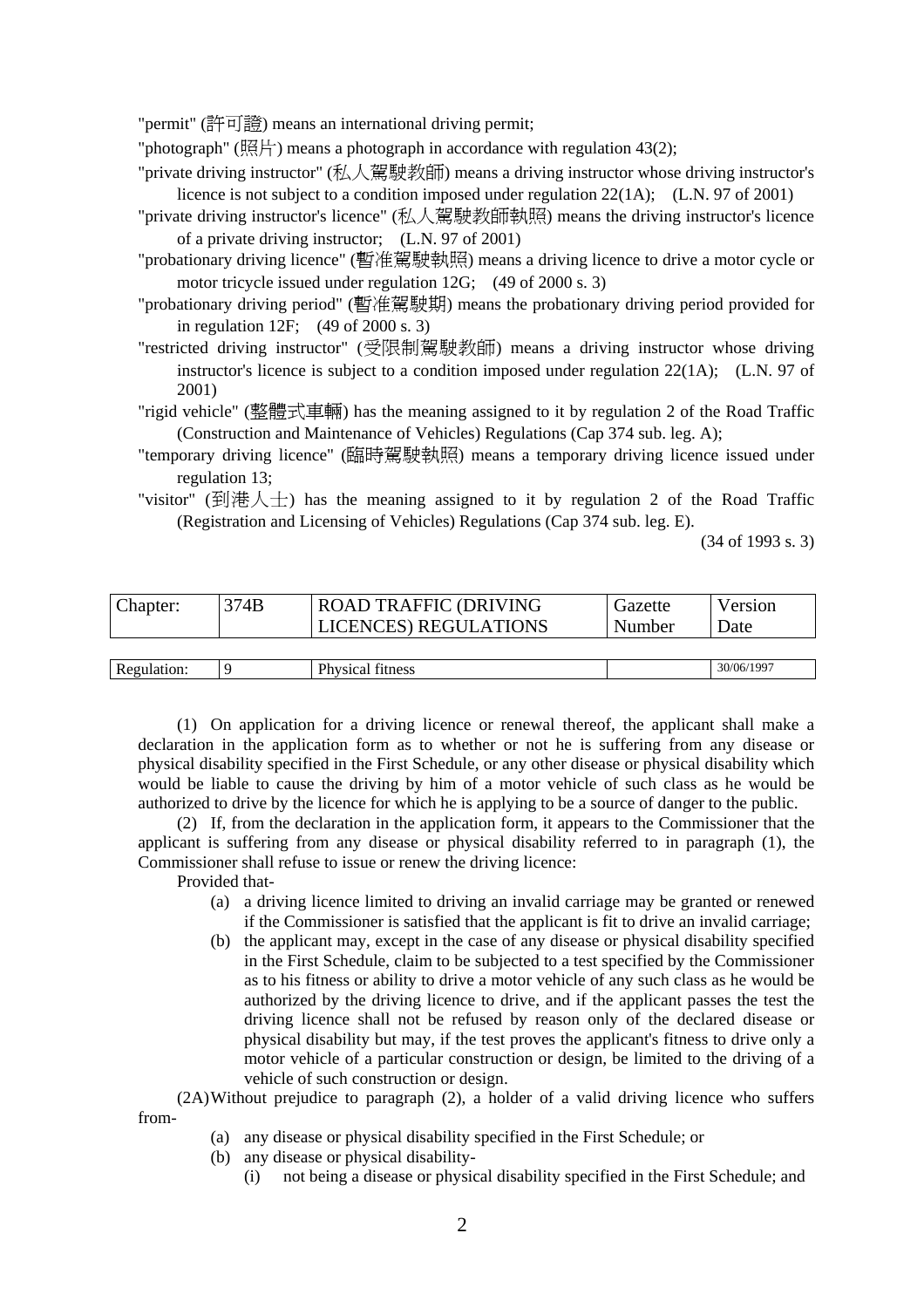(ii) which is liable to cause the driving by him of a motor vehicle (being a motor vehicle of any such class as he is authorized by the driving licence to drive) to be a source of danger to the public,

from which he did not suffer at the time when the issue or renewal (as the case may be) of the licence was applied for shall, after he becomes aware of such disease or disability, forthwith give notice in writing of such fact to the Commissioner. (L.N. 183 of 1997)

(2B) Where a notice under paragraph (2A) is received by the Commissioner from a holder of a driving licence, the Commissioner may, if after making such inquiry as he considers necessary he is satisfied that there is reasonable ground to believe that the licence holder is suffering from any disease or disability referred to in paragraph (2A)(b)-

- (a) cancel the driving licence and grant a driving licence limited to driving an invalid carriage to the licence holder if he is satisfied that the licence holder is fit to drive an invalid carriage; or
- (b) cancel the driving licence after giving to the licence holder written notice of his intention to do so. (L.N. 183 of 1997)

(2C) A holder of a driving licence to whom a notice is given under paragraph (2B)(b) may claim to be subjected to a test as to his fitness or ability to-

- (a) drive a motor vehicle of a particular construction or design; or
- (b) drive a motor vehicle of any class he is authorized by the licence to drive provided he wears suitable spectacles or other corrective lenses, a hearing aid or other apparatus,

and if he passes the test specified by the Commissioner the driving licence shall not be cancelled or, if it has already been cancelled, it shall be returned to the licence holder and the cancellation shall be rescinded. (L.N. 183 of 1997)

(3) If it appears to the Commissioner that there is reason to believe that any person who holds a driving licence is suffering from a disease or physical disability not specified in the First Schedule which is liable to cause the driving by him of a motor vehicle, being a motor vehicle of any such class as he is authorized by the driving licence to drive, to be a source of danger to the public, and after making such inquiry as he considers necessary the Commissioner is satisfied that the licence holder so suffering from such disease or physical disability has previously passed a test under this regulation, the Commissioner, after giving to the licence holder notice of his intention to cancel the driving licence, may cancel the driving licence: (L.N. 183 of 1997)

Provided that a licence holder, except in the case of any disease or physical disability specified in the First Schedule, may claim to be subjected to a test as to his fitness or ability to-

- (a) drive a motor vehicle of a particular construction or design; or
- (b) drive a motor vehicle of any class he is authorized by the licence to drive provided he wears suitable spectacles or other corrective lenses, a hearing aid or other apparatus,

and if he passes the test specified by the Commissioner the driving licence shall not be cancelled or, if it has already been cancelled, it shall be returned to the licence holder and the cancellation thereof shall be rescinded.

(4) The Commissioner may impose on a driving licence the holder of which has been subjected to a test under paragraph (2C) or (3) a condition that the licence holder shall wear suitable spectacles or other corrective lenses, a hearing aid or other apparatus while driving, or may limit the driving licence to the driving of a motor vehicle of a particular construction or design. (L.N. 183 of 1997)

(5) A licence holder whose driving licence is endorsed with a condition that he shall wear suitable spectacles or other corrective lenses, a hearing aid or other apparatus when driving shall not drive without wearing such spectacles or other corrective lenses, hearing aid or other apparatus.

(6) The Commissioner shall refuse to issue or renew a driving licence in the case of an applicant, who is 70 years of age or more, who-

- (a) is not medically fit to drive and control a motor vehicle in the class to which his application relates; or
- (b) is not able to read a registration mark at a distance of 23 metres in good daylight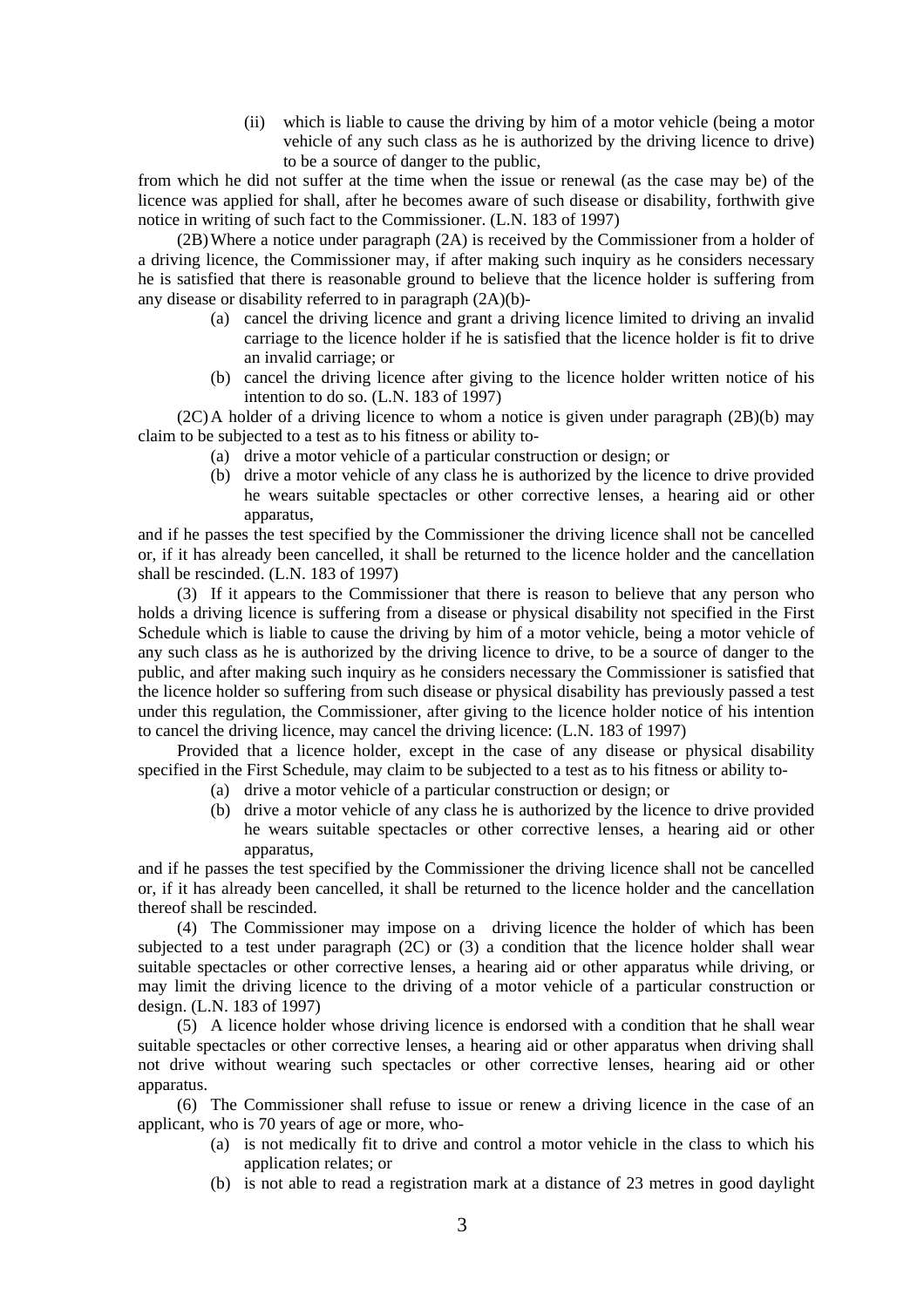(with the aid of spectacles or other corrective lenses, if worn).

(7) A licence holder who has been given a notice in accordance with paragraph (3) shall, within 72 hours after receipt of such notice, surrender his driving licence to the Commissioner for cancellation.

- (8) (a) Paragraphs (2A), (2B) and (2C) do not apply in relation to driving licences issued before the commencement of the Road Traffic (Driving Licences) (Amendment ) (No. 2) Regulation 1997 (L.N. 183 of 1997).
	- (b) This paragraph shall cease to have effect at the end of the period of 3 years after the commencement of the Road Traffic (Driving Licences) (Amendment ) (No. 2) Regulation 1997 (L.N. 183 of 1997). (L.N. 183 of 1997)

| Chapter:    | 374B | <b>ROAD TRAFFIC (DRIVING</b><br><b>LICENCES) REGULATIONS</b> | Gazette<br>Number | Version<br><b>Date</b> |
|-------------|------|--------------------------------------------------------------|-------------------|------------------------|
|             |      |                                                              |                   |                        |
| Regulation: |      | Applications for full driving licences                       | 49 of 2000        | 01/10/2000             |

#### Remarks:

Adaptation amendments retroactively made - see 3 of 2002 s. 15

(1) A person who wishes to obtain a full driving licence in respect of any class of motor vehicle shall deliver to the Commissioner an application therefor in a form specified by the Commissioner, signed by the applicant, together with his identity document. (L.N. 192 of 1989)

(2) In addition to making a declaration required by regulation 9(1), the applicant shall state in his application under paragraph (1)-

- (a) whether he has held a driving licence issued in Hong Kong or a driving certificate or driving licence issued in any country or place other than Hong Kong; and if the applicant has held any such licence or certificate, he shall also state the class of motor vehicle which he was permitted to drive under such licence or certificate; (3 of 2002 s. 15)
- (b) whether any such licence or certificate held previously has been endorsed, suspended or cancelled;
- (c) whether under regulation 9(2), the Commissioner has at any time refused to issue him a driving licence or renew his driving licence; and
- (d) whether he is or has at any time been disqualified from holding or obtaining the driving licence for which he is applying.

(3) In the case of an applicant for a full driving licence to drive any class of motor vehicle, where the applicant is 70 years of age or more, his application under paragraph (1) shall be accompanied by a certificate by a registered medical practitioner who is acceptable to the Commissioner that on a date within 4 months before the application, the applicant is medically fit to drive and control any vehicle in that class and the Commissioner shall satisfy himself that-

- (a) the medical fitness of the applicant has not deteriorated substantially since that date; and
- (b) the applicant is able to read a registration mark at a distance of 23 metres in good daylight (with the aid of spectacles or other corrective lenses, if worn). (49 of 2000 s. 4)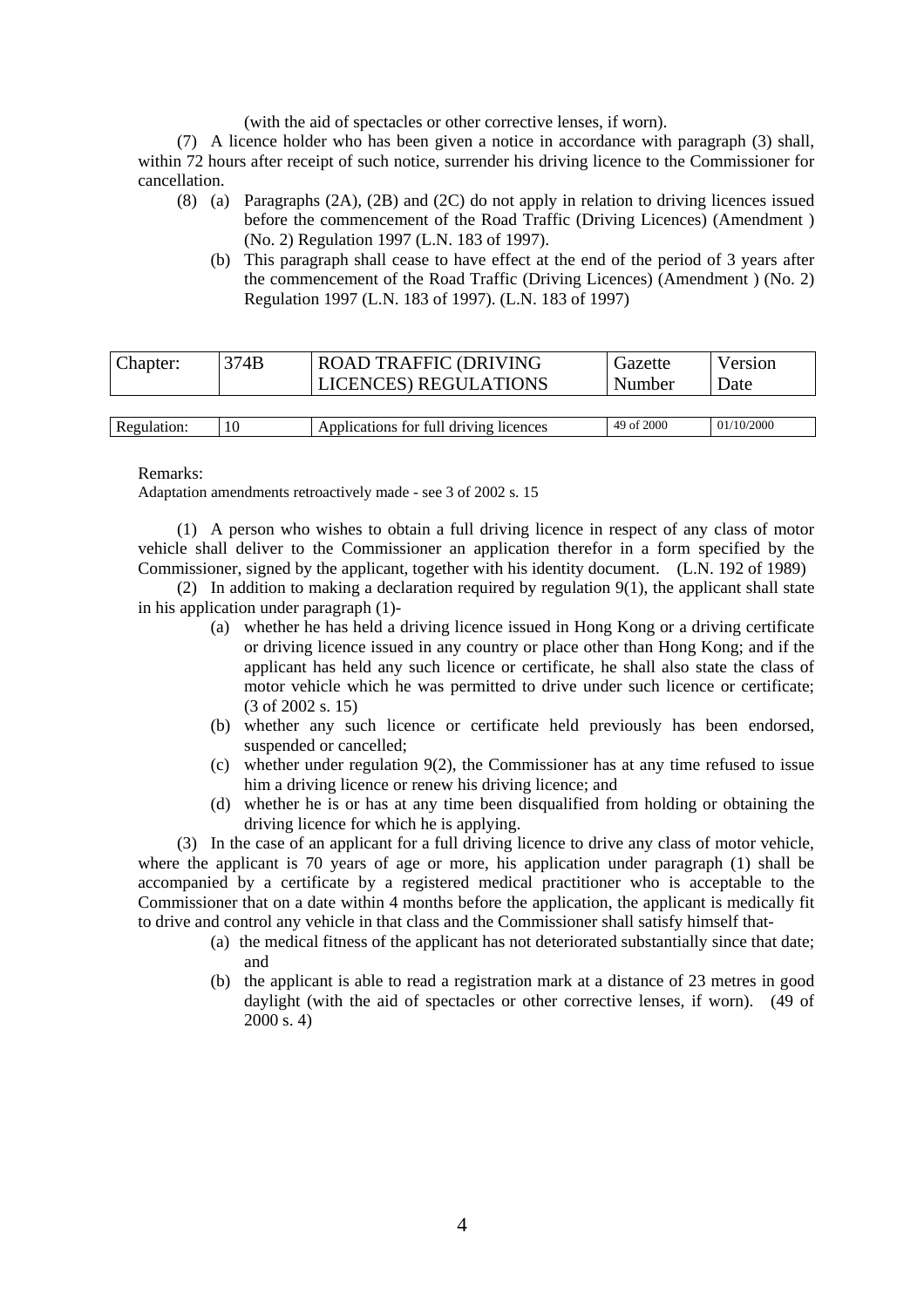| Chapter: | 374B | <b>ROAD TRAFFIC (DRIVING</b> | Gazette | Version |
|----------|------|------------------------------|---------|---------|
|          |      | <b>LICENCES) REGULATIONS</b> | Number  | Date    |
|          |      |                              |         |         |

| Regulation: | . . | ΟĪ<br>. driving<br>full<br>licences<br>Issue | 2000<br>49 of | (10/2000)<br>01 |
|-------------|-----|----------------------------------------------|---------------|-----------------|
|             |     |                                              |               |                 |

Remarks:

Adaptation amendments retroactively made - see 3 of 2002 s. 15

(1) Subject to paragraphs (2), (3), (3A) and (4) and regulations 6, 7, 8 and 9, the Commissioner shall issue a full driving licence (other than a full driving licence to drive a motor cycle or motor tricycle) to an applicant if he has passed, within 3 years prior to the date of his application, a driving test in respect of the class of motor vehicle to which his application relates. (L.N. 259 of 1984; 49 of 2000 s. 5)

(1A) The Commissioner shall issue a full driving licence to drive a motor cycle or motor tricycle to an applicant for such licence if he has complied with regulation 12F. (49 of 2000 s. 5)

(2) The Commissioner shall issue a full driving licence to an applicant to drive a motor vehicle of the class to which his application relates if the applicant holds a valid full driving licence for a class of motor vehicle which the Commissioner accepts as evidence of his competence to drive a motor vehicle of the class to which his application relates.

(3) Subject to paragraph (4), the Commissioner may issue a full driving licence to an applicant if the Commissioner is satisfied that-

- (a) some time within 3 years before the date on which the applicant makes the application he had held a driver's certificate or licence issued by a competent authority in any country or place listed in the Fourth Schedule authorizing him to drive motor vehicles of the class which he would be authorized to drive by the licence for which he has applied; and
- (b) the certificate or licence was originally issued to the applicant after successful completion of a test of competence to drive motor vehicles of the class or description concerned conducted by or on behalf of the competent authority which issued the certificate or licence; and
- (c) (i) the certificate or licence was originally issued to the applicant during a period of residence of not less than 6 months in the country or place of issue; (L.N. 259 of 1984)
	- (ii) the certificate or licence was originally issued to the applicant not less than 5 years immediately prior to the application; or
	- (iii) the applicant is the holder of a passport or other equivalent travel document issued in the country or place in which the certificate or licence was issued. (3 of 2002 s. 15)

(3A) Subject to paragraph (4), the Commissioner may issue a full driving licence to an applicant who is a consular officer or consular employee (as defined in the Schedule to the Consular Relations Ordinance (Cap 557)) if the Commissioner is satisfied- (16 of 2000 s. 15)

- (a) that some time within 3 years before the date on which the applicant makes the application he had held a driver's certificate or licence issued by a competent authority in the country or place of which he is a consular officer or consular employee authorizing him to drive motor vehicles of the class which he would be authorized to drive by the licence for which he has applied; and  $(3 \text{ of } 2002 \text{ s. } 15)$ (b) as regards the requirements of paragraph  $(3)(b)$  and  $(c)(iii)$ . (L.N. 259 of 1984)
- 
- (4) No driving licence shall be issued under paragraph (3) authorizing any person to drive-
	- (a) a public bus or private bus;
	- (b) a medium goods vehicle;
	- (c) a heavy goods vehicle; (L.N. 259 of 1984)
	- (ca) an articulated vehicle; or (L.N. 259 of 1984)
	- (d) a special purpose vehicle.
- (5) (Repealed 89 of 1994 s. 29)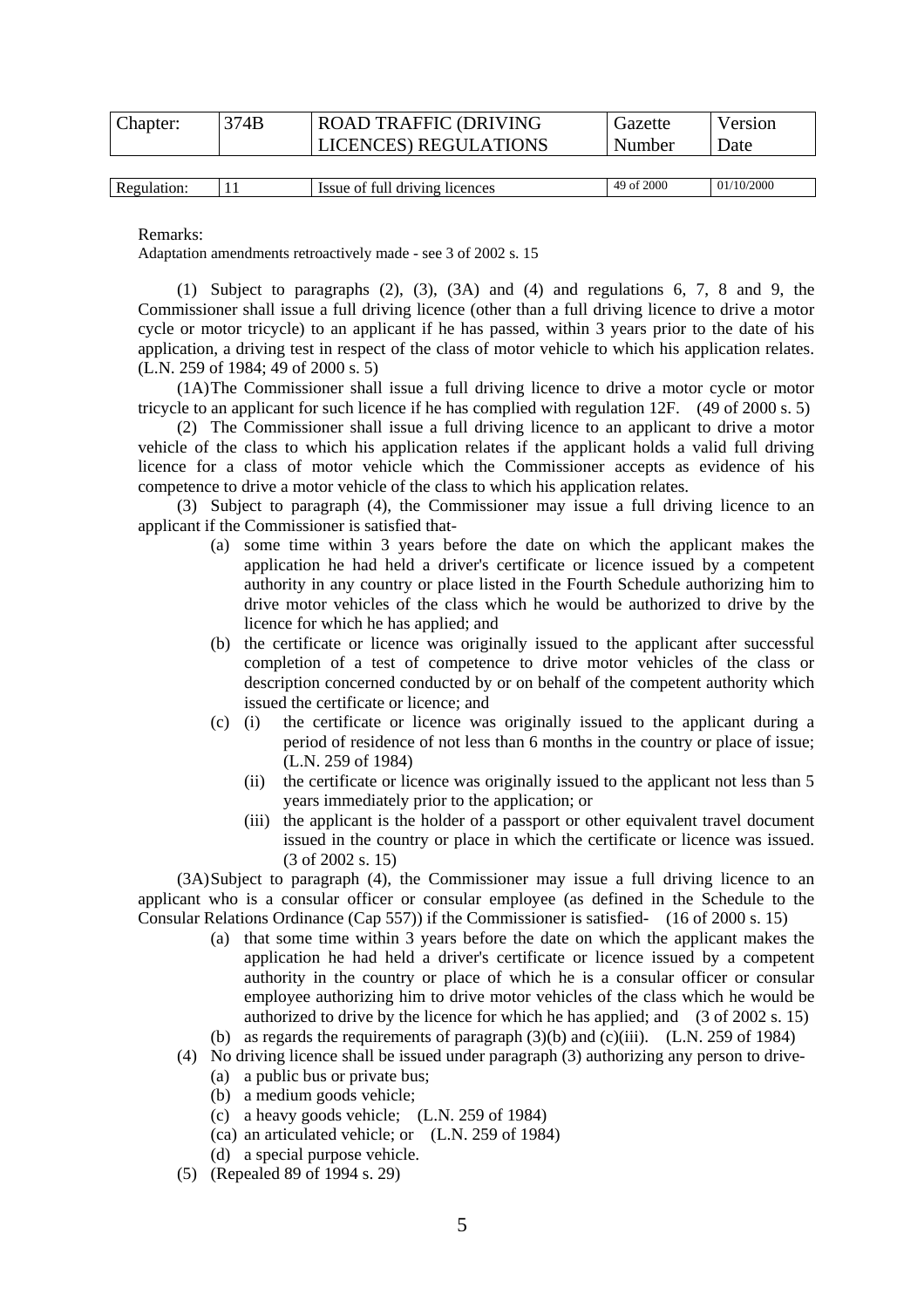- (6) A full driving licence-
	- (a) may, subject to paragraph (6A), be issued on payment of the fee prescribed in the Second Schedule; and
	- (b) shall be valid-
		- (i) in the case of a driving licence issued to an applicant who is at or less than the age of 60 on the date of application, for a period of 10 years from the date of issue;
		- (ii) in the case of a driving licence issued to an applicant who is over the age of 60 but less than the age of 70 on the date of application, for-
			- (A) a period from the date of issue up to the day before he attains the age of 70; or
			- (B) a period of 3 years from the date of issue,
			- whichever is the longer;
		- (iii) in the case of a driving licence issued to an applicant who is at or over the age of 70 on the date of application, for a period of one year or 3 years from the date of issue as the applicant chooses. (L.N. 183 of 1997)

(6A) No fee shall be payable in respect of a full driving licence issued to a disabled person. (L.N. 183 of 1997)

(7) The Commissioner shall specify in a full driving licence the class of motor vehicle, or the type within any class, that the licence holder is authorized to drive.

| Chapter:    | 374B | <b>ROAD TRAFFIC (DRIVING</b><br><b>LICENCES) REGULATIONS</b> | Gazette<br>Number | Version<br>Date |
|-------------|------|--------------------------------------------------------------|-------------------|-----------------|
|             |      |                                                              |                   |                 |
| Regulation: |      | Renewal of full driving licence                              | L.N. 49 of 2007   | 19/05/2007      |

(1) Subject to paragraph (3) and regulations 6 and 9, the Commissioner shall renew a full driving licence on receipt of an application therefor in a form specified by the Commissioner, signed by the applicant, together with-

- (a) (Repealed L.N. 192 of 1989)
- (b) his identity document; and (L.N. 49 of 2007)
- (c) (Repealed L.N. 49 of 2007)
- (d) the fee prescribed in the Second Schedule:

Provided that no fee shall be payable in respect of the renewal of a full driving licence held by a disabled person.

- (2) A full driving licence may be renewed at any time-
	- (a) during the period of 4 months before its expiry, such renewal to be effective from the date of expiry;
	- (b) within 15 days after the date of its expiry, such renewal to be effective from the date of expiry;
	- (c) during the period exceeding 15 days but not exceeding 3 years after its expiry, such renewal to be effective from the date of renewal.

(3) Before a full driving licence is renewed, where the applicant is 70 years or more he shall produce to the Commissioner a certificate referred to in regulation 10(3) and the Commissioner shall satisfy himself that the applicant is able to read a registration mark at a distance of 23 metres in good daylight (with the aid of spectacles or other corrective lenses, if worn).

(4) Where due to circumstances beyond his control the Commissioner is unable for the time being to renew a driving licence, the receipt issued by him for the payment of the renewal fee shall be deemed for the purposes of these regulations to be a valid driving licence in place of the driving licence to be renewed, until the driving licence is renewed or the expiry of a period of 30 days after the issue of the receipt, whichever is the earlier.